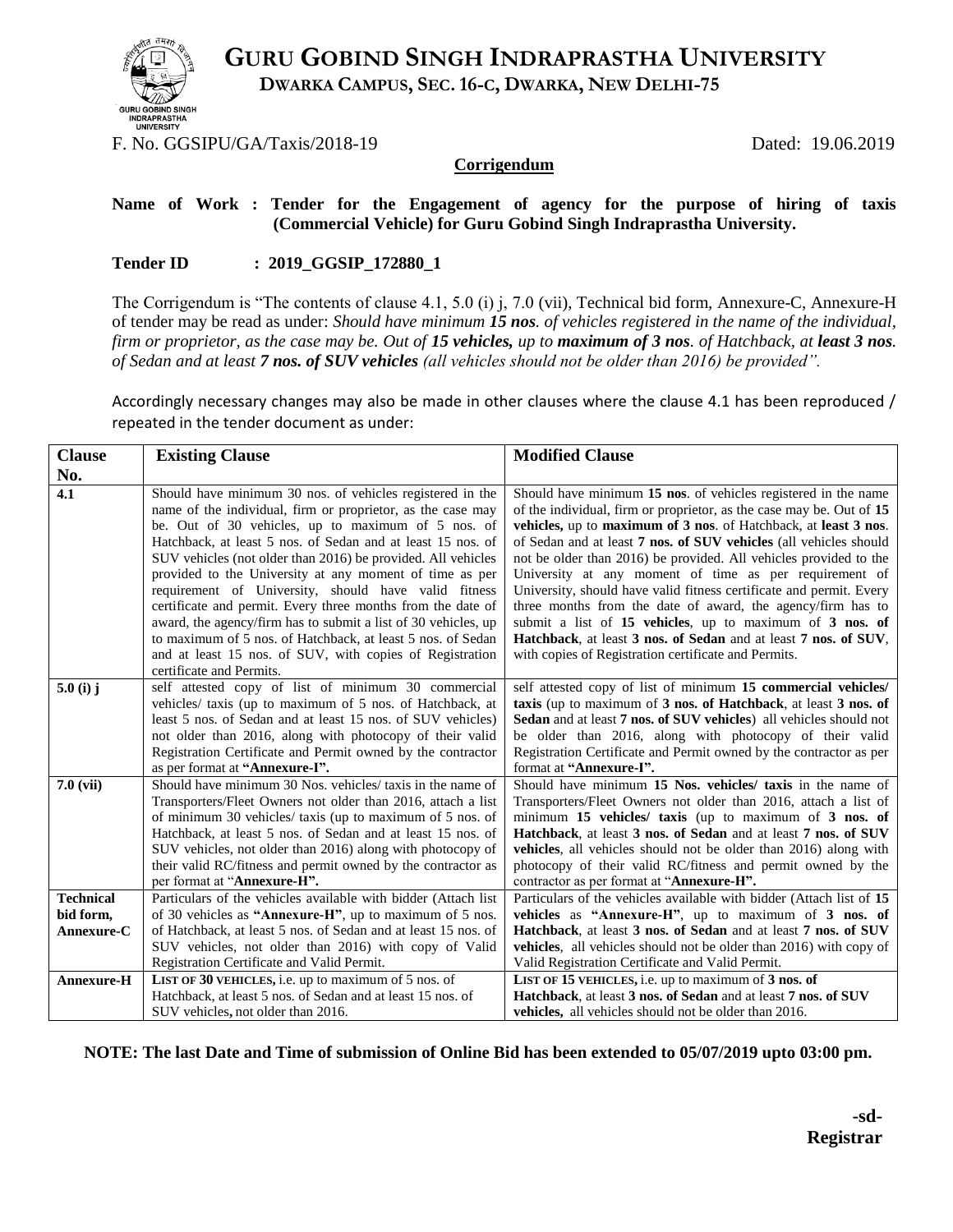# **Annexure-C**



## **GURU GOBIND SINGH INDRAPRASTHA UNIVERSITY SECTOR - 16 C, DWARKA, NEW DELHI- 110078**

### **TECHNICAL BID FORM**

**Passport Size photo of the contractor** 

1. Name with address of the Tendering Company/Firm/Agency/Individual\_\_\_\_\_\_\_\_\_\_\_\_\_\_\_\_\_ \_\_\_\_\_\_\_\_\_\_\_\_\_\_\_\_\_\_\_\_\_\_\_\_\_\_\_\_\_\_\_\_\_\_\_\_\_\_\_\_\_\_\_\_\_\_\_\_\_\_\_\_\_\_\_\_\_\_\_\_\_\_\_\_\_\_\_\_\_\_\_\_\_\_

2. Nature of Concern Firm(i.e. Sole proprietor or partnership firm or company under Company Act 1956)\_\_\_\_\_\_\_\_\_\_\_\_\_\_\_\_\_\_

3. Telephone No. /Fax No./E.mail address

\_\_\_\_\_\_\_\_\_\_\_\_\_\_\_\_\_\_\_\_\_\_\_\_\_\_\_\_\_\_\_\_\_\_\_\_\_\_\_\_\_\_\_\_\_\_\_

4. Particulars of the vehicles available with bidder (Attach list of 15 vehicles as **"Annexure-H"**, up to maximumof 3 nos. of Hatchback,at least 3 nos. of Sedan and at least 7 nos. of SUV vehicles, all vehicles should not be older than 2016) with copy of Valid Registration Certificate and Valid Permit.

| 5. | Turn over/Profit/Loss of last five years i.e.                        |                                                                                                                      |  |  |  |
|----|----------------------------------------------------------------------|----------------------------------------------------------------------------------------------------------------------|--|--|--|
|    | 2013-14                                                              | <u> 1980 - Johann John Stone, market fan it ferstjer fan it ferstjer fan it ferstjer fan it ferstjer fan it fers</u> |  |  |  |
|    | 2014-15                                                              |                                                                                                                      |  |  |  |
|    | 2015-16                                                              |                                                                                                                      |  |  |  |
|    | 2016-17                                                              |                                                                                                                      |  |  |  |
|    | 2017-18                                                              |                                                                                                                      |  |  |  |
| 6. | PAN No.                                                              |                                                                                                                      |  |  |  |
| 7. | GST No.                                                              |                                                                                                                      |  |  |  |
| 8. | EMD (FDR/Bank GuarantyNo.online and<br>amount valid for Four months) |                                                                                                                      |  |  |  |
| 9. | Registration No. with year of<br>Establishment.                      |                                                                                                                      |  |  |  |
|    |                                                                      |                                                                                                                      |  |  |  |

10. Bidder's Bank, its Address and Bank Account No.

I/We the undersigned being contractor as mentioned above, hereby apply to the University for providing Taxi Services as described above in accordance with the terms & conditions of the Tender. I/We have read and understood the terms & conditions of the tender and hereby unequivocally accept the same. The terms and conditions of the Tender & N.I.T. are also signed and being submitted with the tender form. **I/We hereby declare that the information furnished above is true and correct.**

 **Place Name & Signature(s) of Bidder(s) with seal of the Firm**

Date Name of Bidder(s)